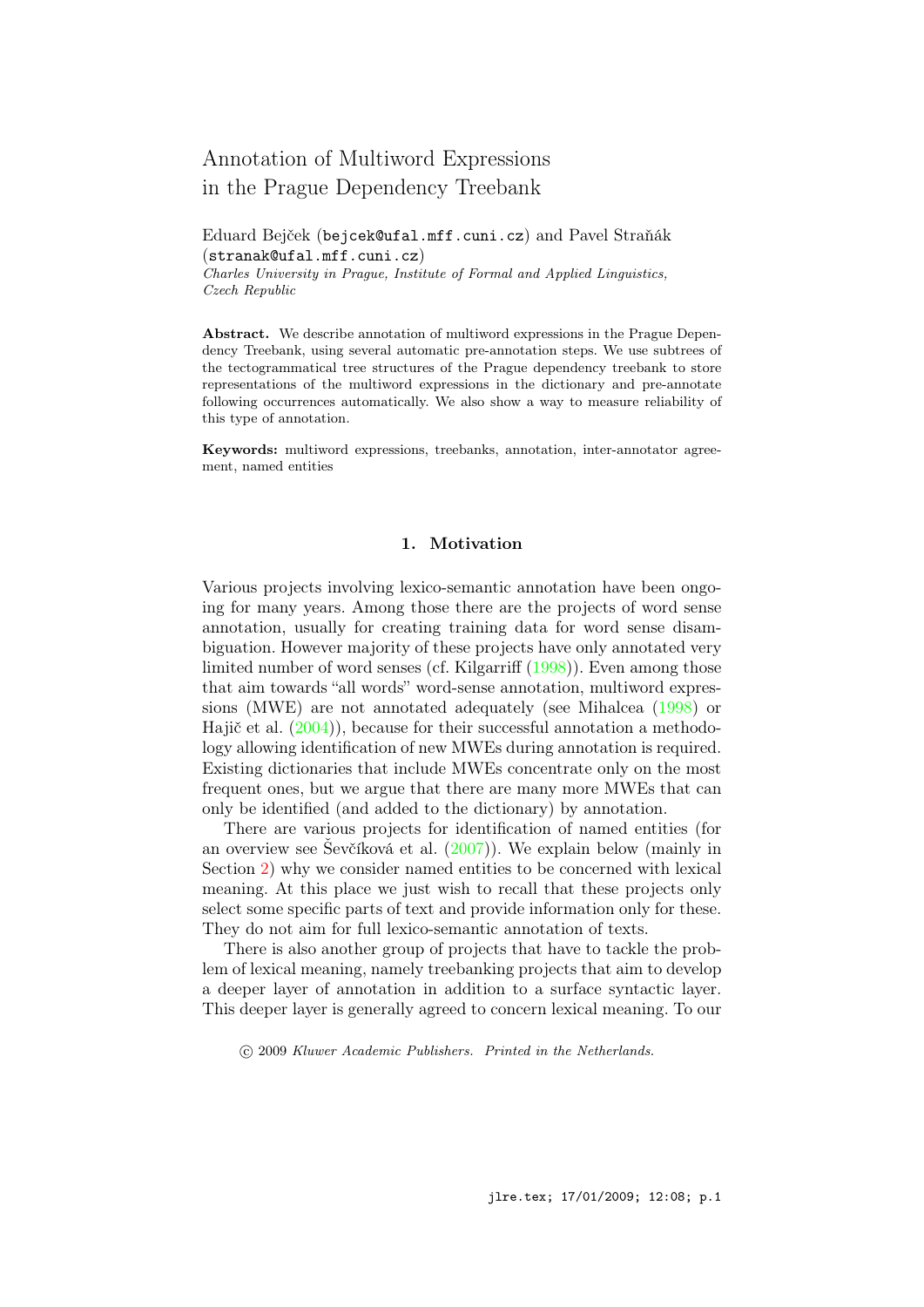best knowledge, the lexico-semantic annotations still deal with separate words, phrases are split and their parts are connected with some kind of dependency. Furthermore, only words with valency are involved in projects like NomBank [\(Meyers et al., 2004\)](#page-0-0), PropBank [\(Palmer et al.,](#page-0-0) [2005\)](#page-0-0) or PDT.

## 1.1. Prague Dependency Treebank

We work with the Prague Dependency Treebank (PDT, see Hajič  $(2005)$ ), which is a large corpus with rich annotation on three layers: it has in addition to the morphological and the surface syntactic layers also the tectogrammatical layer. (In fact, there is also one non-annotation layer, representing the "raw-text" segmented into documents, paragraphs, and tokens.) Annotation of a sentence on the morphological layer consists of attaching several attributes to the tokens of the w-layer, the most important of which are morphological lemma and tag. A sentence at the analytical layer is represented as a rooted ordered tree with labeled nodes. The dependency relation between two nodes is captured by an edge with a functional label. The tectogrammatical layer has been construed as the layer of the (literal) meaning of the sentence and thus should be composed of monosemic lexemes and the relations between their occurrences.<sup>[1](#page-1-0)</sup>

On the tectogrammatical layer only the autosemantic words form nodes in a tree (t-nodes). Synsemantic (function) words are represented by various attributes of t-nodes. Each t-node has a lemma: an attribute whose value is the node's basic lexical form. Currently t-nodes, and consequently their t-lemmas, are still visibly derived from the morphological division of text into tokens. This preliminary handling has always been considered unsatisfactory in FGD.[2](#page-1-1) There is a clear goal to distinguish t-lemmas through their senses, but this process has not been completed so far (see Section [3\)](#page-3-1).

Figure [1](#page-2-0) shows the relations between the neighboring layers of PDT.

Our project aims at improving the current state of t-lemmas. Our goal is to assign each t-node a t-lemma that would correspond to a lexeme, i.e. that would really distinguish the t-node's lexical meanings. To achieve this goal, in the first phase of the project, which we report on in this paper, we identify multiword expressions and create a lexicon of

<span id="page-1-0"></span> $^1\,$  With a few exceptions, such as personal pronouns (that refer to other lexeme) or coordination heads.

<span id="page-1-1"></span><sup>&</sup>lt;sup>2</sup> Functional Generative Description (FGD, [\(Sgall et al., 1986;](#page-0-0) Hajičová et al., [1998\)](#page-0-0)) is a framework for systematic description of a language, that the PDT project is based upon. In FGD units of the t-layer are construed equivalently to monosemic lexemes and are combined into dependency trees, based on syntactic valency of the t-nodes.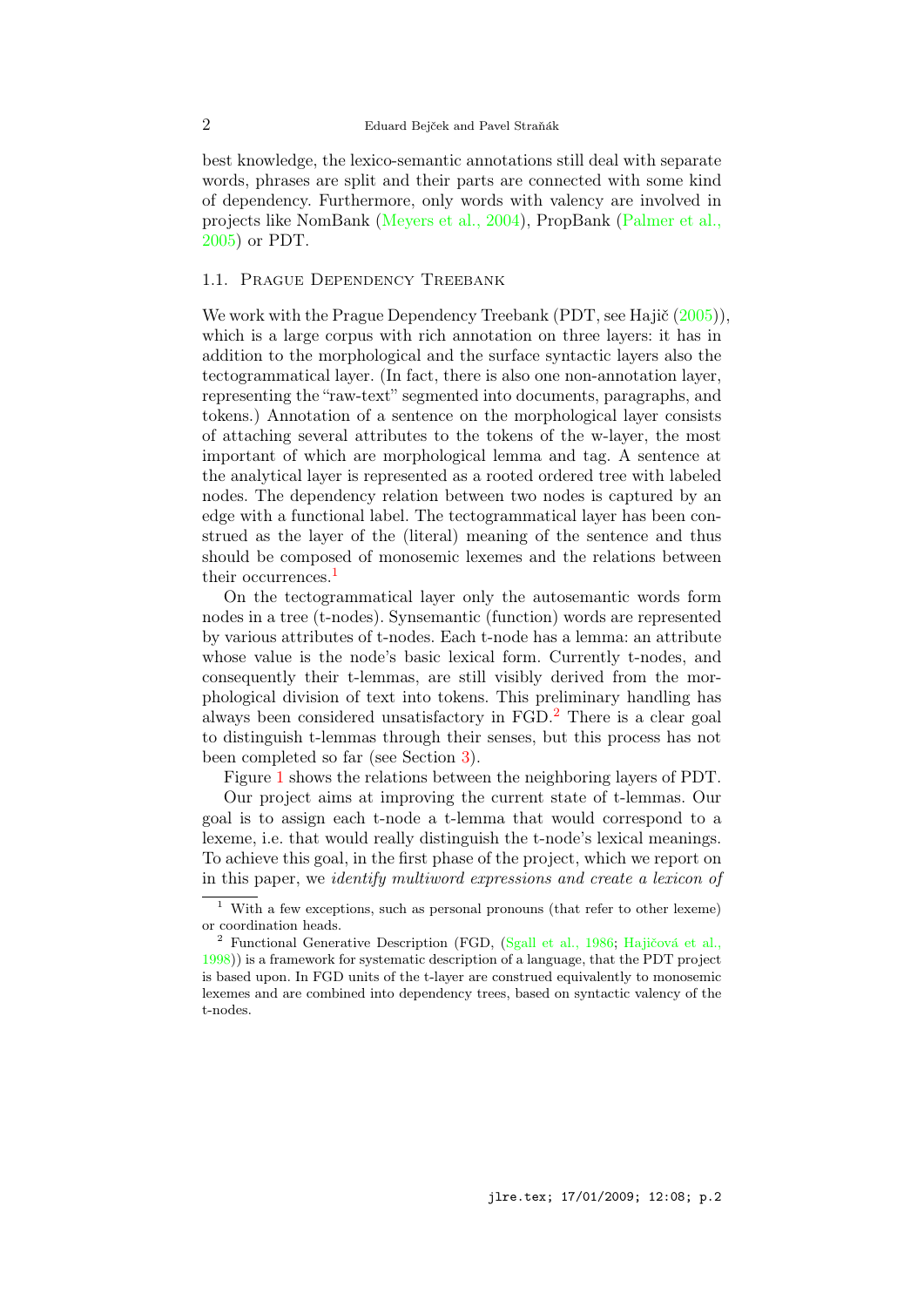

<span id="page-2-0"></span>Figure 1. The rendered Czech sentence Byl by šel dolesa. (lit.: He-was would went toforest.) contains past conditional of the verb "jít" (to go) and a typo "toforest" repaired on m-layer.

the corresponding lexias. A simple view of the result of our annotations is given in the Figure [2,](#page-2-1) some technical details are in Section [4.2.](#page-5-0)



Can word sense disambiguation help statistical machine translation?

<span id="page-2-1"></span>Figure 2. Schema of the changes in t-trees after integration of our annotations; every MWE forms a single node and has its lexicon entry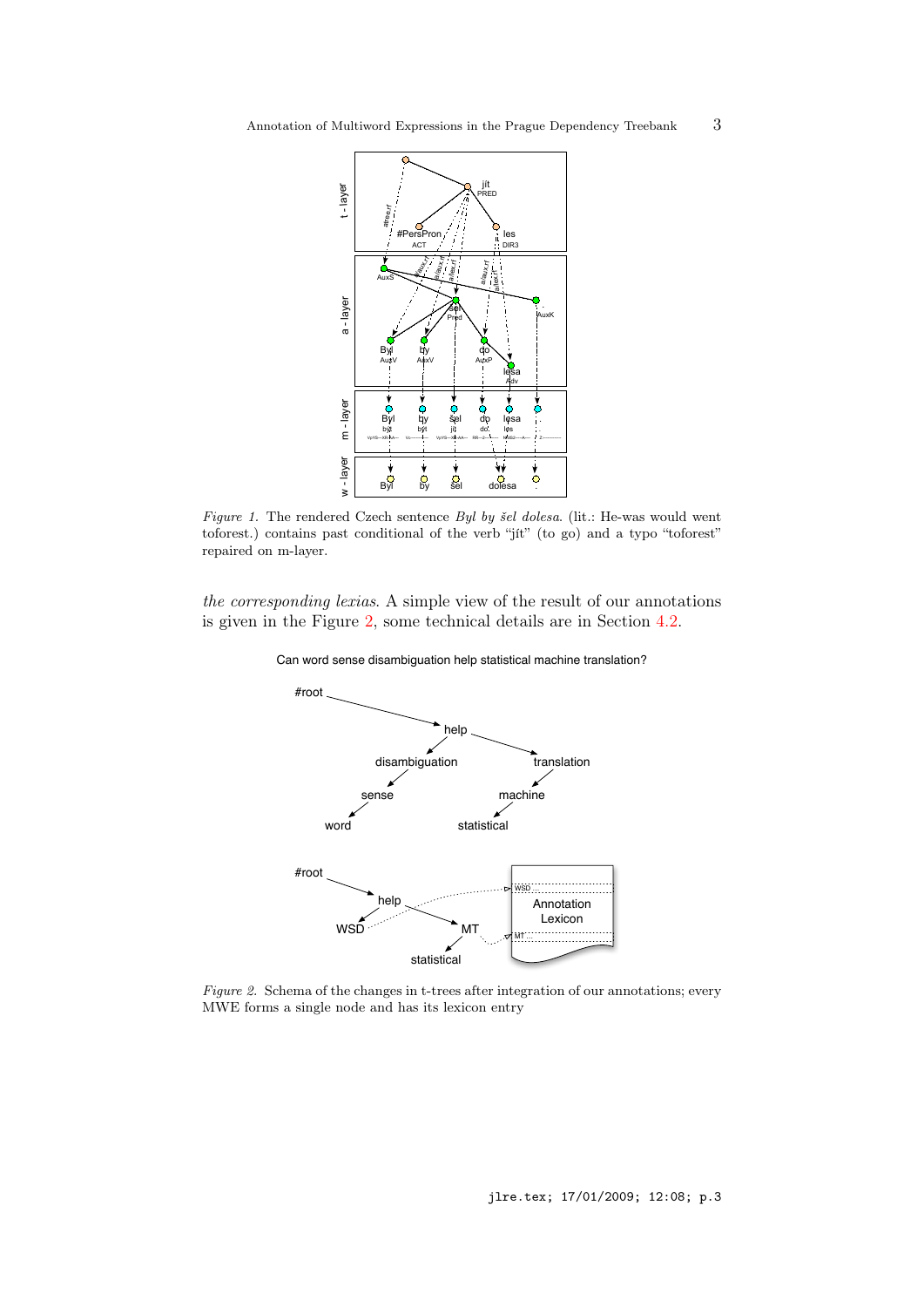## 2. Introduction

<span id="page-3-0"></span>In our project we annotate all occurrences of MWEs (including named entities, see below) in PDT 2.0. When we speak of multiword expressions we mean "idiosyncratic interpretations that cross word boundaries" [\(Sag et al., 2002\)](#page-0-0). We do not inspect various types of MWEs, because we are not concerned in their grammatical attributes. We only want to identify them. Once there will be a lexicon with them and their occurrences annotated in corpora, the description and sorting of MWEs will take place. We hope that annotation of a treebank will help – MWEs with fixed syntactic form will be easily distinguished from the others that can be modified by added words.

We distinguish a special type of MWEs, for which we are mainly interested in its type, during the annotation: **named entities**  $(NE)$ <sup>[3](#page-3-2)</sup> Treatment of NEs together with other MWEs is important, because syntactic functions are more or less arbitrary inside a NE (consider an address with phone numbers, etc.) and so is the assignment of semantic roles. That is why we need each NE to be combined into a single node, just like we do it with MWEs in general.

<span id="page-3-1"></span>For the purpose of annotation we have built a repository of MWEs, which we call SemLex. We have built it using entries from some existing dictionaries and it is being enriched during the annotation in order to contain every MWE that was annotated. We explain this in detail in Section [4.1.](#page-4-0)

## 3. Current state of MWEs in PDT 2.0

During the annotation of valency, which is a part of the tectogrammatical layer of PDT 2.0, the t-lemmas, have been basically identified for all the verbs and some nouns and adjectives. The resulting valency lexicon is called PDT-VALLEX [\(Hajič et al., 2003\)](#page-0-0) and we can see it as a repository of lexemes based on verbs, adjectives and nouns in PDT that have valency. [4](#page-3-3)

This is a starting point for having t-nodes corresponding to lexemes. However in the current state it is not fully sufficient even for verbs, mainly because parts of MWEs are not joined into one node. Parts of

<span id="page-3-2"></span><sup>3</sup> NEs can in general be also single-word, but in this phase of our project we are only interested in multiword expressions, so when we say NE in this paper, we always mean multiword.

<span id="page-3-3"></span><sup>&</sup>lt;sup>4</sup> It is so because in PDT-VALLEX valency is not the only criterion for distinguishing frames (=meanings). Two words with the same morphological lemma and valency frame are assigned two different frames if their meaning differs.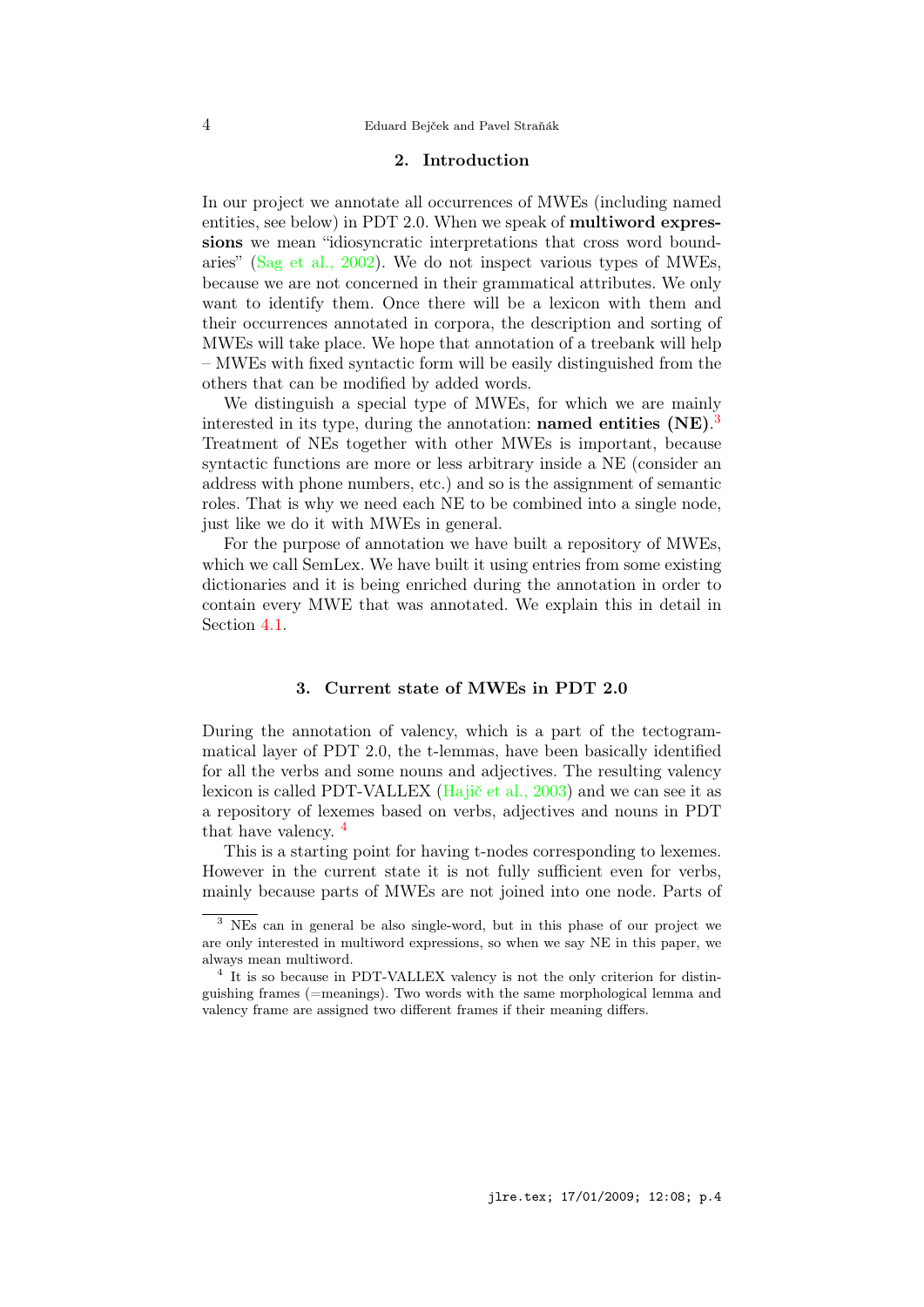frames marked as idiomatic are still represented by separate t-nodes in a tectogrammatical tree (e.g. nodes with t-lemmas "co" in Figure [3](#page-4-1) or "k\_dispozici" in Figure [5\)](#page-5-1). Verbonominal phrasemes are also split into two nodes, where the nominal part is governed by the verb. Nonverbal idioms have not been annotated at all in the current state of PDT.

In Figures [3,](#page-4-1) [4,](#page-4-2) and [5](#page-5-1) we give several examples of t-trees in PDT 2.0, that include idioms, light verb constructions and named entities:



Figure 3. Idiom Co nevidět meaning "in a blink (of an eye)", (literally: what not-see)

<span id="page-4-1"></span>

<span id="page-4-2"></span>Figure 4. A sentence featuring a personal name and a name of a bilateral treaty (which is not the exact official name, however, thus it is not capitalized)

## 4. Methodology

## <span id="page-4-0"></span>4.1. Building SemLex

Each entry we add into SemLex is considered to be a monosemic MWE. We have also added nine special entries to identify NE types, so we do not need to add all the expressions themselves. These types are derived from the NE classification by Ševčíková et al. [\(2007\)](#page-0-0). Some frequent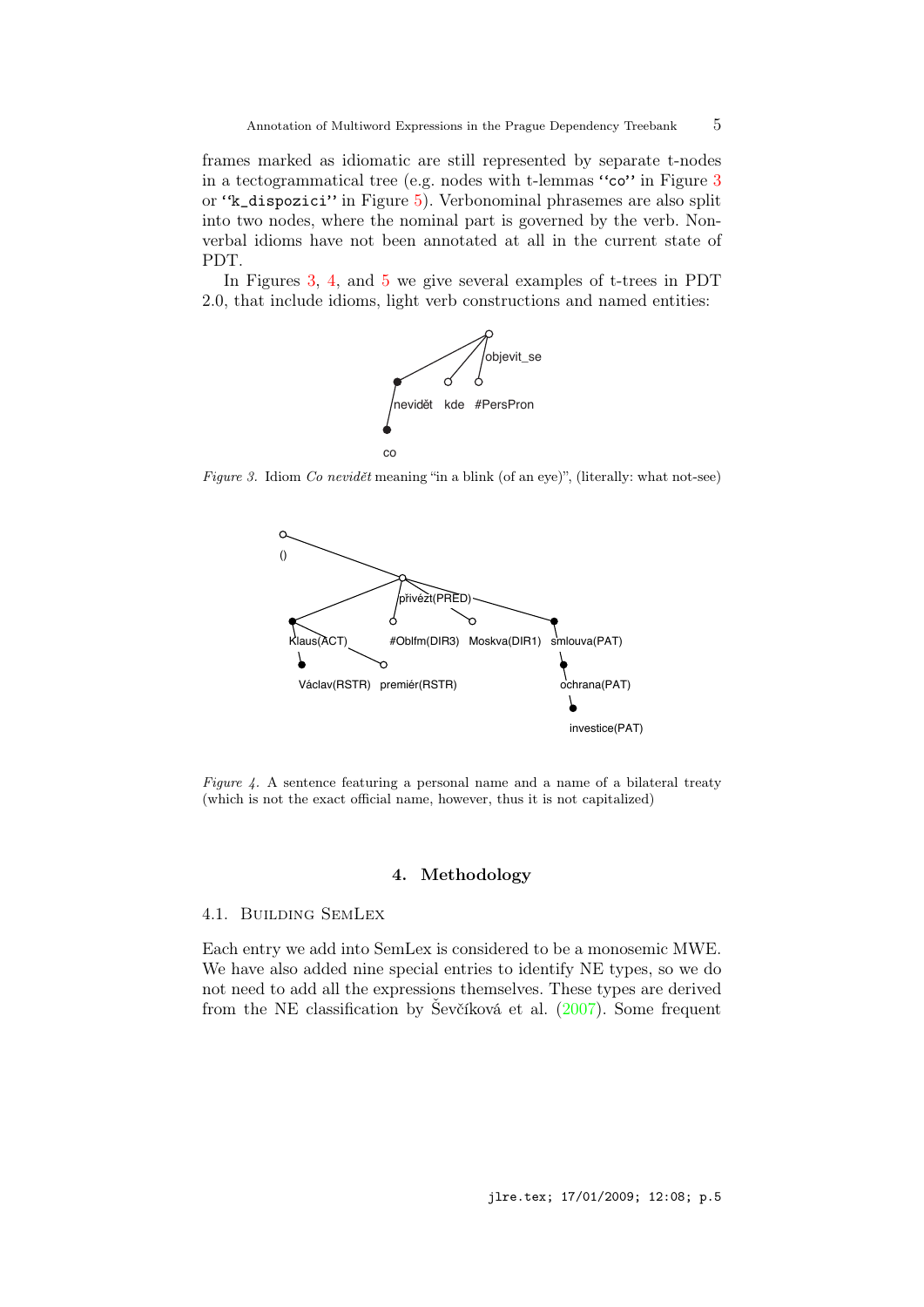6 Eduard Bejček and Pavel Straňák



<span id="page-5-1"></span>Figure 5. A t-tree of a sentence featuring a light verb construction mit k dispozici (lit.: to have at [one's] disposal) and a named entity (a product name) Asistent podnikatele (lit.: assistant of-businessman) that looks like a common phrase, except for the capital 'A'.

names of persons, institutions or other objects (e.g. film titles) are being added into SemLex during annotation (while keeping the information about their NE type), because this allows for their following occurrences to be pre-annotated automatically (see Section [5\)](#page-6-0). For others, like addresses or bibliographic entries, it makes but little sense, because they most probably will not reappear during the annotation.

Currently (for the first stage of lexico-semantic annotation of PDT) SemLex contains only MWEs. Its base has been composed of MWEs extracted from Czech WordNet [\(Smrž, 2003\)](#page-0-0), Eurovoc [\(Eurovoc, 2007\)](#page-0-0) and Dictionary of Czech Phraseology and Idiomatics [\(Čermák et al.,](#page-0-0) [1994\)](#page-0-0).Currently there are over 30,000 MWEs in SemLex and more are being added during annotations.

The entries added by annotators must have defined their "sense". Annotators define it informally (as well as possible) and we extract an example of usage and the basic form from the annotation automatically. The "sense" information will be revised by a lexicographer, based on annotated occurrences.

## <span id="page-5-0"></span>4.2. ANNOTATION

PDT 2.0 uses PML [\(Pajas and Štěpánek, 2005\)](#page-0-0), which is an application of XML that utilizes a stand-off annotation scheme. We have extended the PDT-PML with a new schema for so-called s-files. We use these files to store all of our annotation without altering the PDT itself. These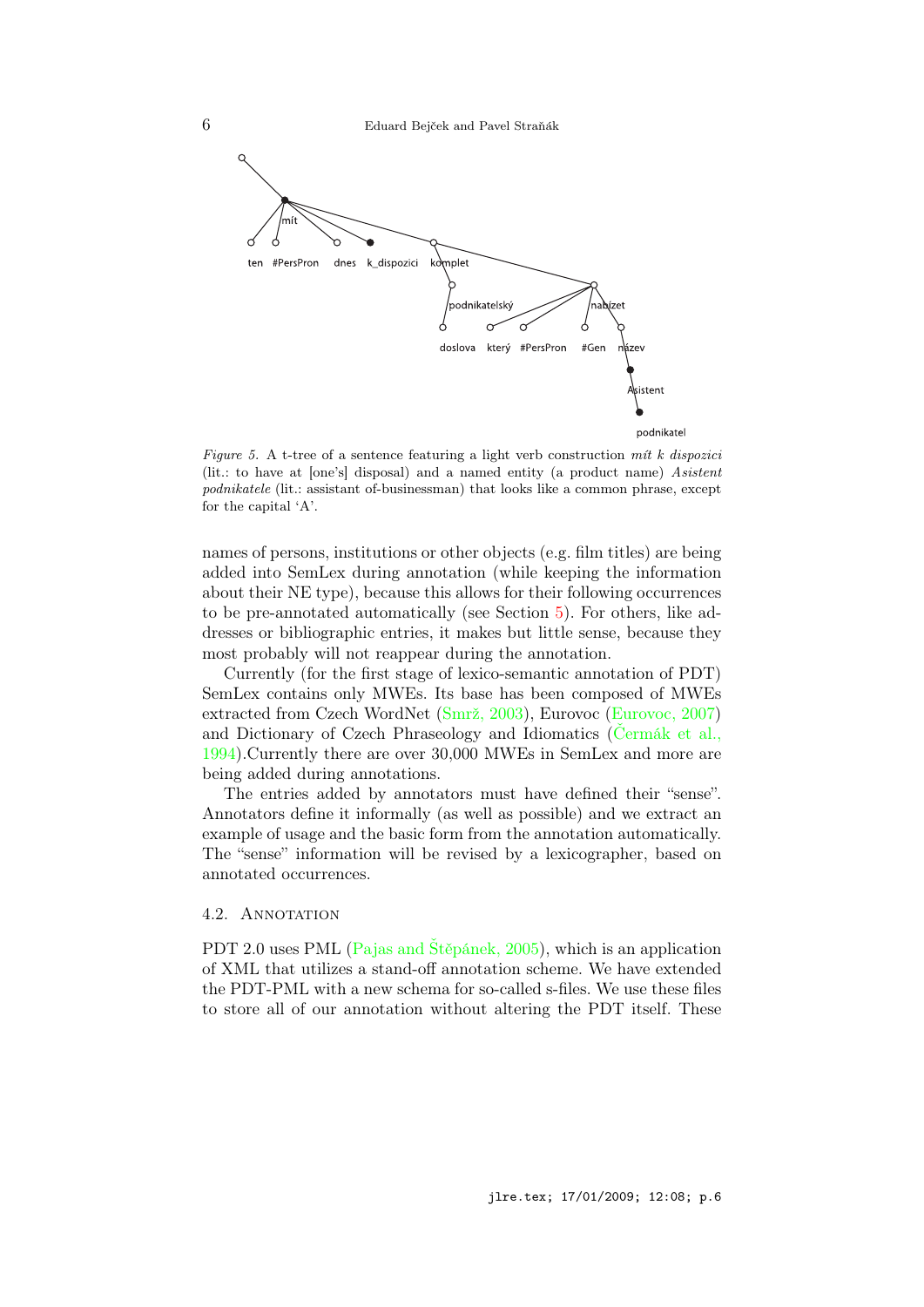s-files are very simple: basically each of them corresponds to one file of PDT and consists of a list of s-nodes. Each s-node corresponds to an occurrence of a MWE and is composed of a link to an entry in SemLex and a list of identifiers of t-nodes that correspond to this s-node. Figure [6](#page-6-1) shows a relation of s-layer to PDT layers and SemLex.<sup>[5](#page-6-2)</sup>



<span id="page-6-1"></span>Figure 6. Relation of s-layer to PDT and SemLex

Our annotation program reads in a tectogrammatical representation (t-file) and calls TrEd [\(Pajas, 2007\)](#page-0-0) to generate plain text. This plain text (still linked to the tectogrammatical representation) is presented to the annotator. While the annotator marks MWEs already present in SemLex or adds new MWEs into SemLex, tree representations of these MWEs extracted from underlying t-trees are added into their SemLex entries via TrEd scripts.

## 5. Pre-annotation

<span id="page-6-0"></span>Because MWEs tend to occur repeatedly in a text, we have decided to test pre-annotation both for speed improvement and for improving the consistency of annotations. On the assumption that all occurrences of a MWE share the same tree structure, while there are no restrictions on the surface word order other than those imposed by the tree structure itself we have decided to employ four types of pre-annotation:

<span id="page-6-3"></span>A) External pre-annotation provided by our colleague (see Hnátková [\(2002\)](#page-0-0)). With each MWE a set of rules is associated that limits possible forms and surface word order of parts of a MWE. This approach was

<span id="page-6-2"></span> $^5\,$  Although we have created the PML schema of s-layer primarily for annotations of MWEs, we made it quite generic. It can be utilized for any treebank annotations that use a large lexicon. For instance one s-file can contain multiple annotations of valency referencing to different valency dictionaries. This generic nature of s-layer is the reason why it allows references to morphological, analytical or tectogrammatical layer of PDT, even though in our current project we only need the references to t-layer.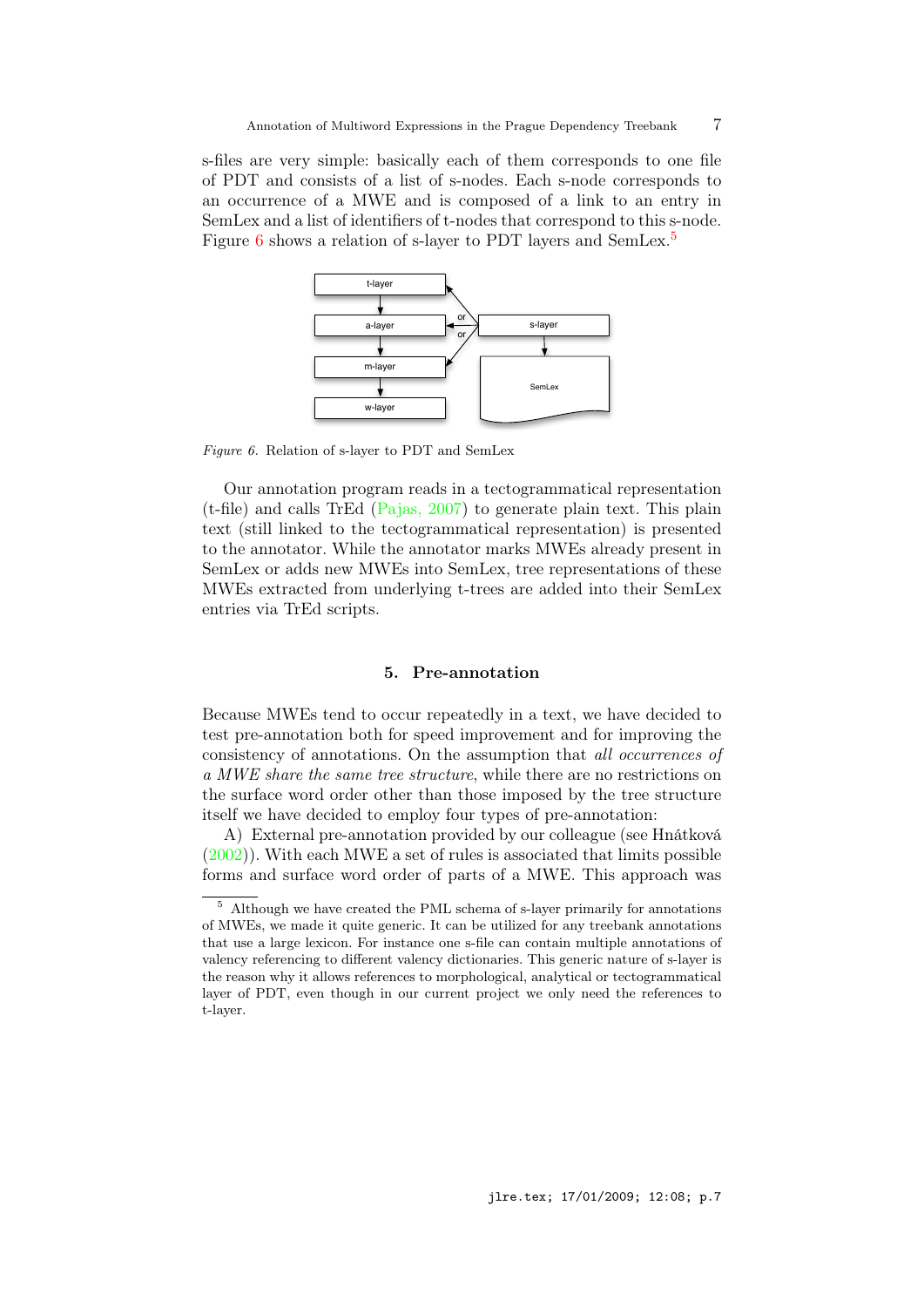devised for corpora that are not syntactically annotated and is very time consuming.

<span id="page-7-0"></span>B) Our one-time pre-annotation with those MWEs from SemLex that have been previously used in annotation, and thus have a tree structure as a part of their entry.

<span id="page-7-2"></span>C) Dynamic pre-annotation as in [B,](#page-7-0) only with the SemLex entries that have been recently added by the annotator.

<span id="page-7-3"></span>D) When an annotator tags an occurrence of a MWE in the text, other occurrences of this MWE in the article are identified automatically.[6](#page-7-1)

Pre-annotation [\(A\)](#page-6-3) was executed once for all of the PDT. [\(B\)](#page-7-0) is performed each time we merge MWEs added by annotators into the main SemLex. We carry out this annotation in one batch for all PDT files remaining to annotate.  $(C)$  is done for each file while it is being opened in the annotation environment.  $(D)$  happens each time the annotator adds a new MWE into SemLex and uses it to annotate an occurrence in the text. In subsequent files instances of this MWE are already annotated in step  $(C)$ , and later even in  $(B)$ .

After the pilot annotation without pre-annotation  $(D)$  we have compared instances of the same tags and found that 10.5% of repeated MWEs happened to have two different tree representations. Below we analyse several most important sources of these inconsistent t-trees and possible improvements:

- − Occasional lemmatisation errors. They are not very frequent, but there is no efficient way to find and correct them before the annotations. So there is not much we can do but it is not very important. Our annotations can however serve as a source for automatic corrections.
	- *jižní Korea* vs. *Jižní Korea* (southern vs. South Korea)
- − Annotator's mistake (not marking correct words). When an annotator makes an error while marking a first occurrence of a MWE, the tree representation that gets stored in SemLex is incorrect. As a result, pre-annotation gives false positives or fails to work.

It is therefore necessary to allow annotators to correct the tree structure of a SemLex entry, i.e. extend functionality of the anno-

<span id="page-7-1"></span> $6$  This is exactly what happens: 1) Tree structure of the selected MWE is identified via TrEd 2) The tree structure is added to the lexeme's entry in SemLex 3) All the sentences in the given file are searched for the same MWE using its tree structure (via TrEd) 4) Other occurrences returned by TrEd are tagged with this MWE's ID, but these occurrences receive an attribute "auto", which identifies them (both in the s-files and visually in the annotation tool) as annotated automatically.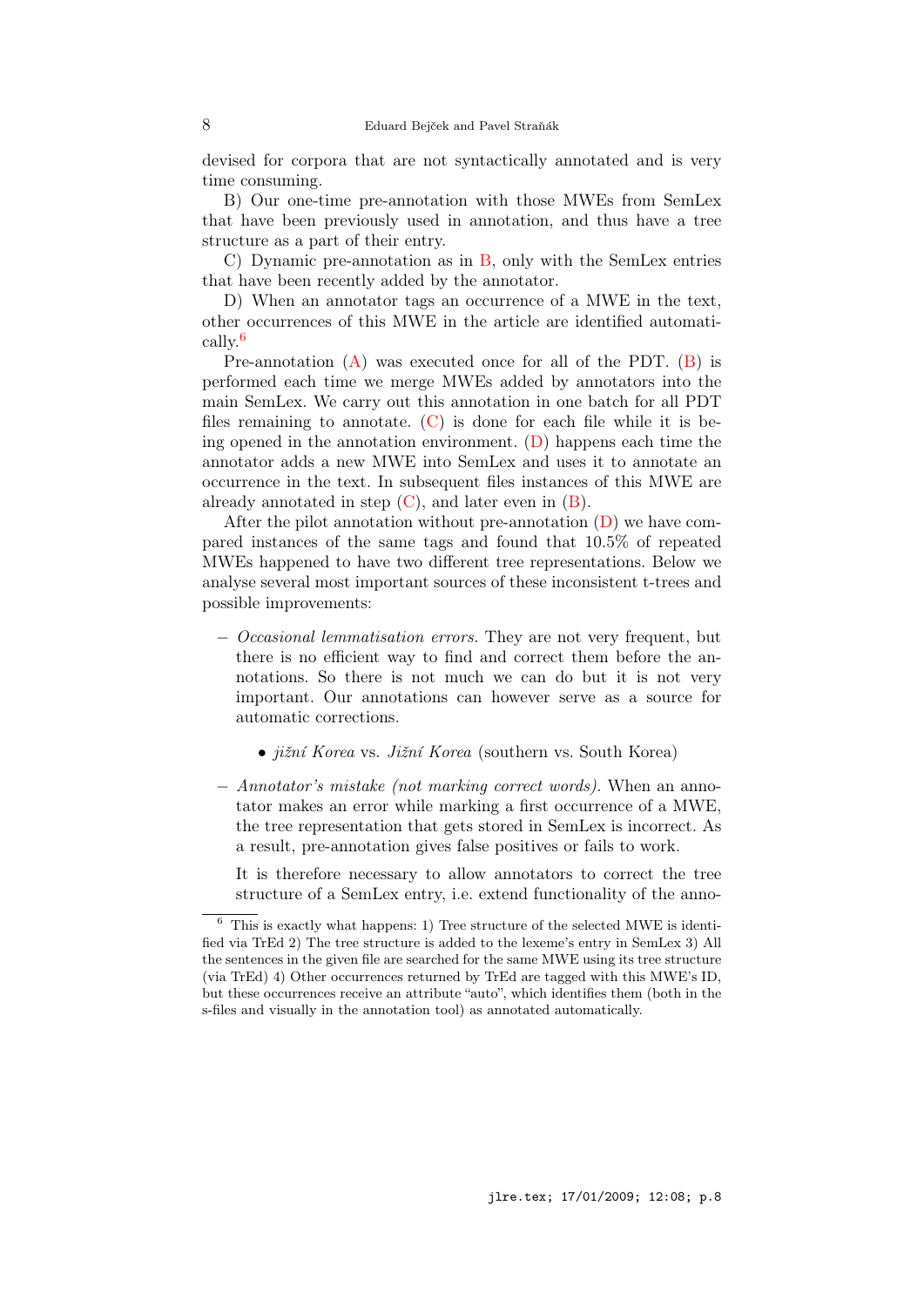tation tool. Once all the types of pre-annotation are employed, this error can happen only once, because all the following occurrences of a MWE are pre-annotated automatically. We are currently working on these improvements.

- − Gender opposites, diminutives and augmentatives. These are currently represented by variations of t-lemma. We believe that they should be represented by attributes of t-nodes that could be roughly equivalent to some of the lexical functions in the Meaning-text theory (see [\(Mel'čuk, 1996\)](#page-0-0)). This should be tackled in some future version of PDT. Once resolved it would allow us to identify following (and many similar) cases automatically.
	- obchodní ředitel vs. obchodní ředitelka (lit.: managing director-man vs. m. director-woman)
	- rodinný dům vs. rodinný domek (lit.: family house vs. family little-house; but the diminutive domek means basically "family house")

Currently we annotate these cases with the same MWE, but all the instances with the derived variants of t-lemma (like ředitelka or domek must be identified manually (see Section [5\)](#page-6-0). We plan to try automatic identification of some diminutives and gender opposites derived by most common patterns.

− Newly established t-nodes corresponding to elided parts of MWEs in coordinations. Since t-layer contains many newly established t-nodes, many of whom cannot be lexicalised, our original decision was to hide all of these nodes from annotators and generate for them pure surface sentence. This decision resulted however in the current situation, when some MWEs in coordinations cannot be correctly annotated. For instance První a druhá světová válka (First and Second World War) is a coordination of two multiword lexemes. A tectogrammatical tree that includes it does have newly established t-nodes for "world" and "war" of the first lexeme but they are elided in the surface sentence.

After analysing annotated examples like the one above we have decided to generate surface words from some of the newly established t-nodes in order to allow correct annotation of all the MWEs. These "added" words will be displayed in grey and while some morphological forms of these words may be incorrect, we believe they will serve their purpose.

Up to now we have not found any MWE such that its structure cannot be represented by a single tectogrammatical tree. 1.1% of all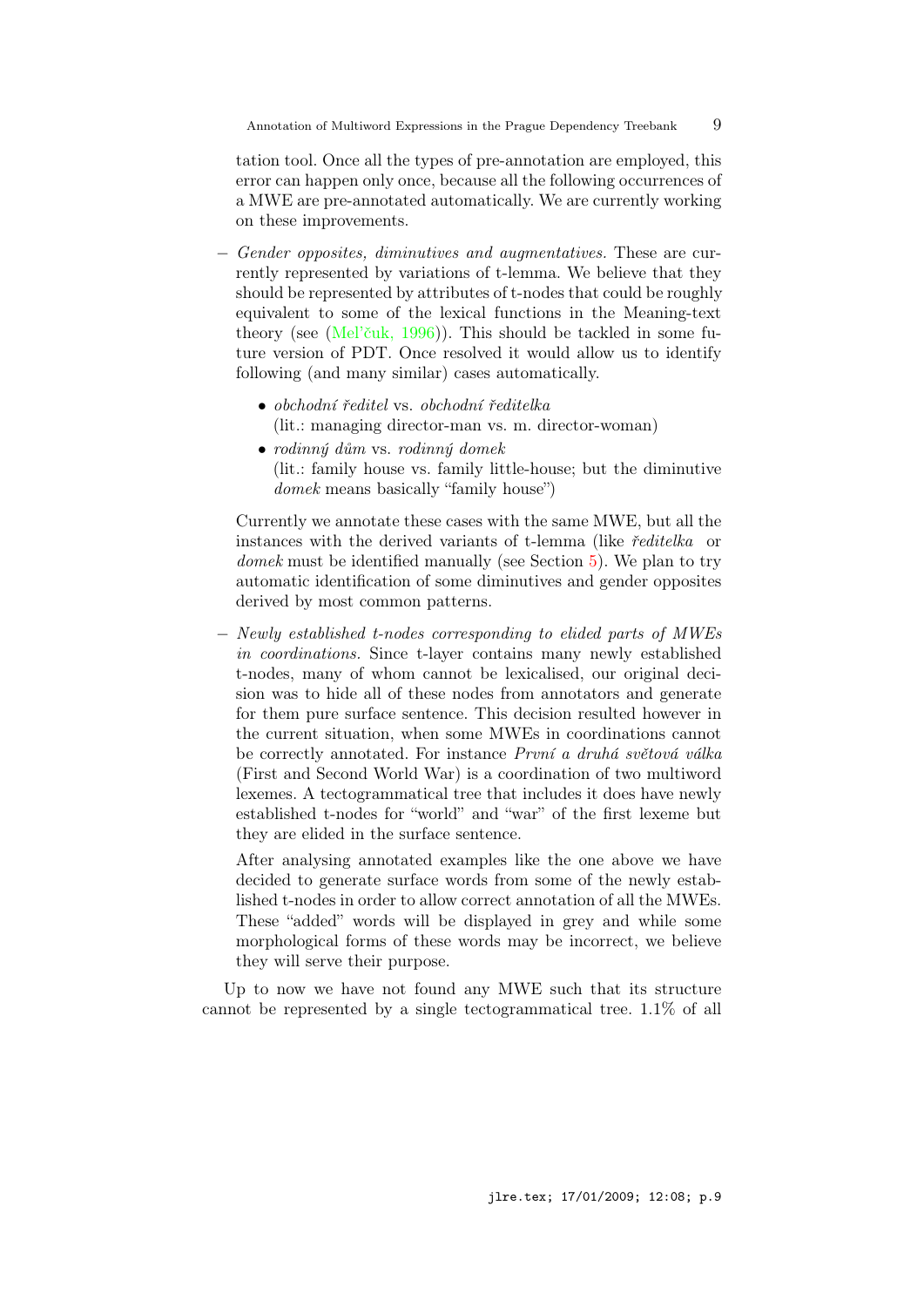occurrences were not connected graphs, but this happened due to errors in data and to our incorrect handling of coordinations with newly established t-nodes (see above). This corroborates our assumption that (disregarding errors) all occurrences of a MWE share the same tree structure. As a result, we started storing the tree structures in the SemLex entries and employ them in pre-annotation [\(D\)](#page-7-3). This also allows us to use pre-annotations  $(B)$  and  $(C)$ , but we have decided not to use them at the moment, in order to be able to evaluate each pre-annotation step separately. Thus the following section reports on the experiments that employ pre-annotations  $(A)$  and  $(D)$ .

## 6. Analysis of Annotations

Two annotators have started to use (and test) the tool we have developed. They both have got the same texts. The text is generated from the t-trees and presented as a plain text with pre-annotated words marked by colour labels. Annotators add their tags in the form of different colour labels and they can delete the pre-annotated tags. In this experiment the data consists of approx. 310,000 tokens, which correspond to 250,000 t-nodes. Both annotators have marked about 37,000 t-nodes ( $\approx 15\%$ ) as parts of MWEs and grouped them into 17,000 MWEs. So the average length of a MWE is 2.2 t-nodes.

The ratio of general named entities versus SemLex entries was 50:50 for annotator A and 52:48 in the case of annotator B. Annotator A used SemLex more frequently (than she used named entities and also than annotator B used SemLex), but did not utilize as many lexicon items as annotator B. This and some other comparison is given in Table [I.](#page-9-0)

| type of MWE       | $\overline{A}$ |       |
|-------------------|----------------|-------|
| SemLex entries    | 8,447          | 8,312 |
| - different items | 3,844          | 4,089 |
| Named Entities    | 8,435          | 8,903 |
| - person/animal   | 2,797          | 2,811 |
| - institution     | 1,702          | 2,047 |
| - number          | 1,343          | 1,053 |
| - object          | 1,129          | 888   |

<span id="page-9-0"></span>Table I. Annotated instances of significant types of MWEs

Both annotators also needed to add missing entries to the originally compiled SemLex or to edit existing entries. Annotator A added 1,361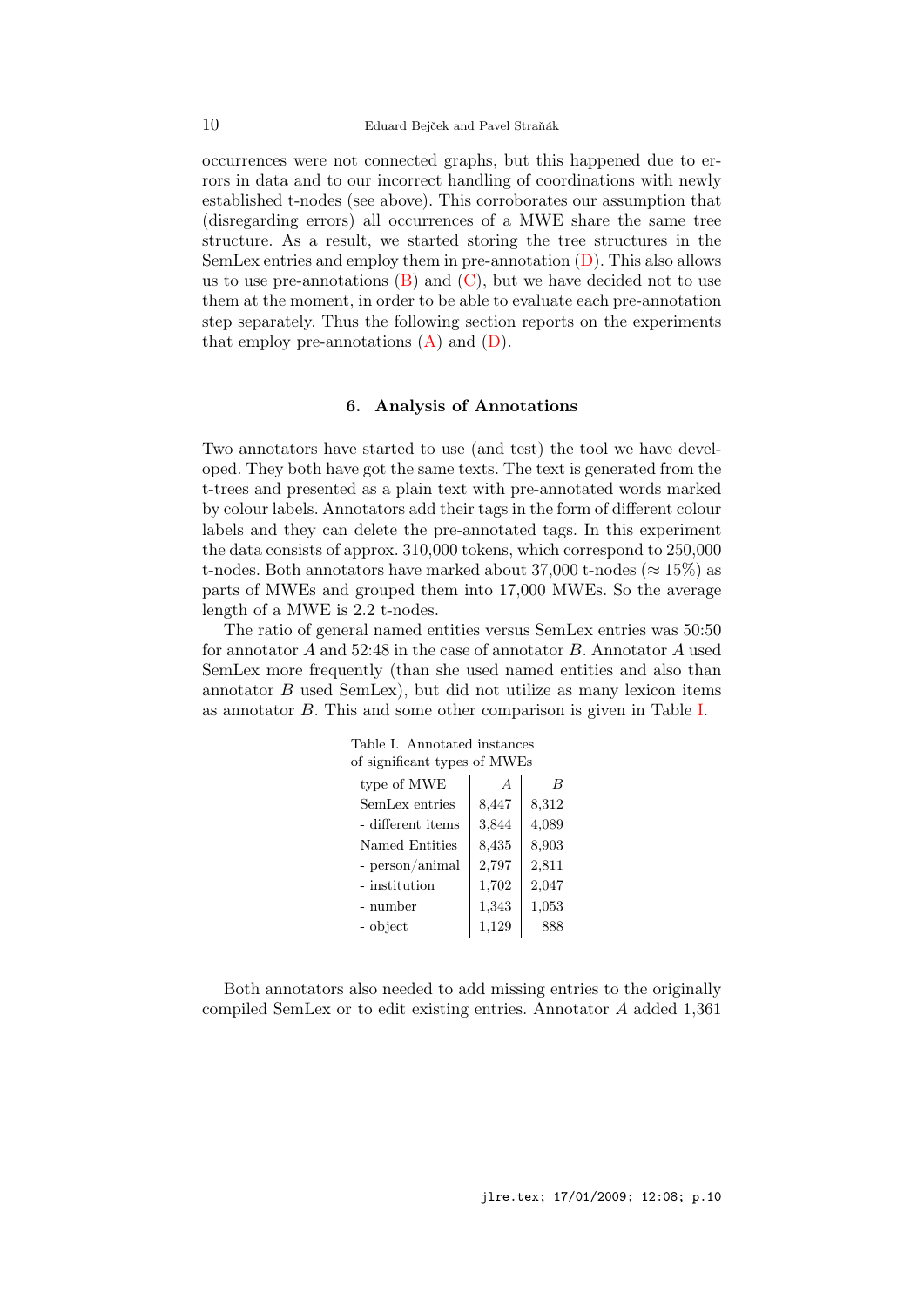entries while annotator  $B$  added 2,302. They modified 1,307 and 2,127 existing entries, respectively.

#### 6.1. Inter-annotator Agreement

In this section our primary goal is to assess whether with our current methodology we produce a reliable annotation of MWEs. To that end we measure the amount of inter-annotator agreement that is above chance. Our attempt exploits weighted kappa measure  $\kappa_w$  [\(Cohen, 1968\)](#page-0-0).

The reason for using a weighted measure is essential for our task: we do not know which parts of sentences are MWEs and which are not. Therefore annotators work with all words and even if they do not agree on the type of a particular MWE, it is still an agreement on the fact that this t-node is a part of some MWE and thus should be tagged. This means we have to allow for partial agreement on a tag.

There are, however, a few sources of complications in measuring agreement of our task even by  $\kappa_w$ :

- − Each tag of a MWE identifies a subtree of a tectogrammatical tree (represented on the surface by a set of marked words). This allows for partial agreement of tags at the beginning, at the end, but also in the middle of a surface interval (in a sentence). Instead, standard measures like  $\kappa$  assumes fixed, bounded items, which are assigned some categories.
- − There is no clear upper bound as to how many (and how long) MWEs there are in texts. Cohen's  $\kappa_w$  counts agreement on known items and these are the same for both annotators. On the other hand, we want to somehow count agreement on the fact, that given word is not a part of MWE.
- − There is not a clear and simple way to estimate the amount of agreement by chance, because it must include the partial agreements mentioned above.

Since we want to keep our agreement calculation as simple as possible but we also need to take into account the issues above, we have decided (as mentioned above) to start from  $\kappa_w$  as defined in [\(Art](#page-0-0)[stein and Poesio, 2007\)](#page-0-0):  $\kappa_w = 1 - \frac{D_o}{D_o}$  $\frac{D_o}{D_e} = \frac{A_o - A_e}{1 - A_e}$  $\frac{A_o - A_e}{1 - A_e}$  (explanation in Equation [2\)](#page-13-0) and to make a few adjustments to allow for an agreement on non-annotation and an estimated upper bound. We explain these adjustments in following paragraphs.

Because we do not know how many MWEs there are in our texts, we need to *calculate the agreement over all t-nodes*, rather than just the t-nodes that "should be annotated". This also means that the theoretical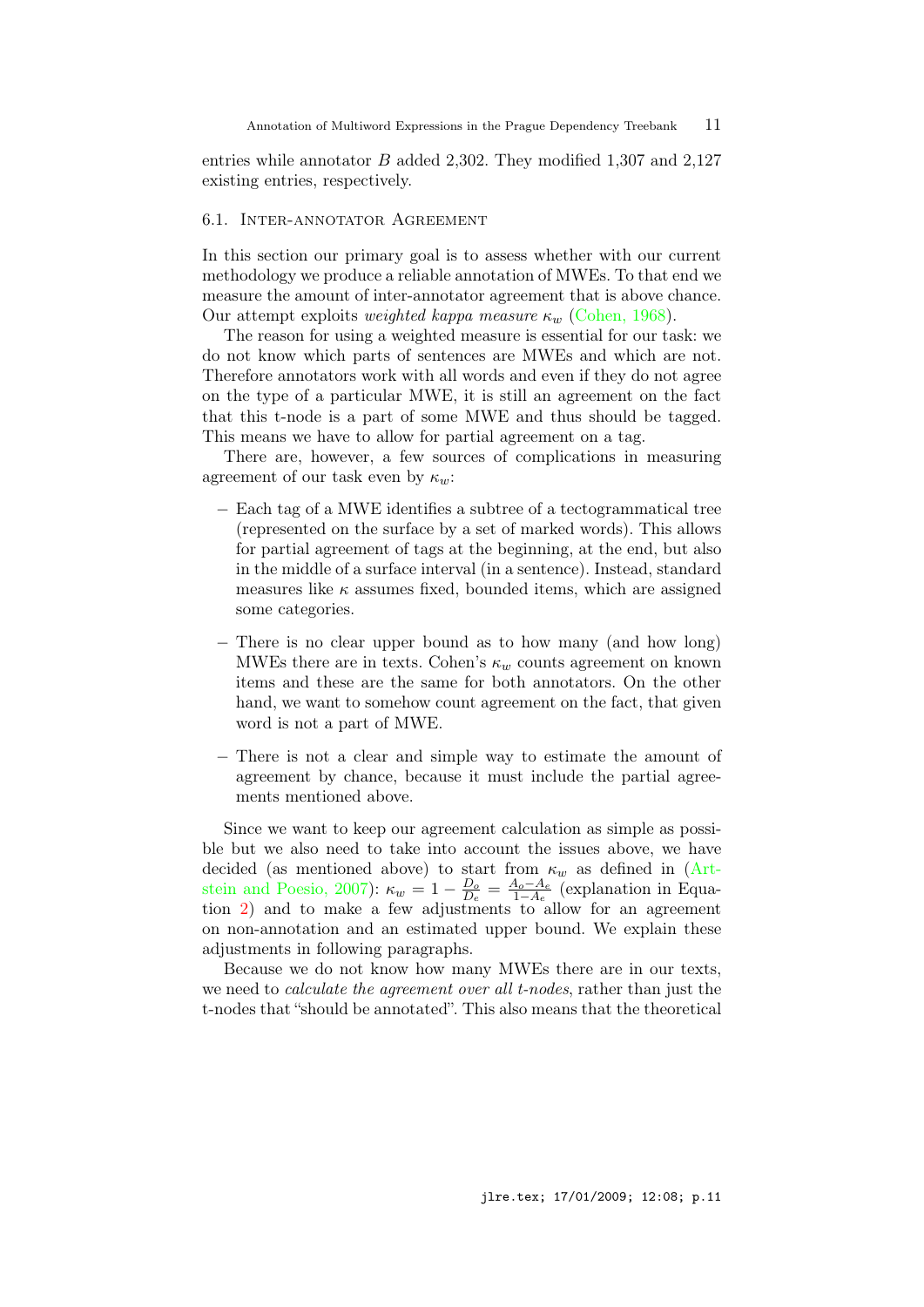maximal agreement (upper bound)  $U$  cannot be 1. If it was 1, it would be saying that all nodes are part of MWEs.

Since we know that  $U < 1$  but we do not know its exact value, we use the *estimated upper bound*  $\widehat{U}$  (see Equation [1\)](#page-11-0). Because we calculate  $\widehat{U}$ over all t-nodes, we need to account not only for agreement on tagging a t-node, but also for agreement on a t-node not being a part of a MWE, i.e. not tagged at all. This allows us to positively discriminate the cases where annotators agree that a t-node is not a part of a MWE from the cases where one annotator annotates a t-node and the other one does not, which is evidently worse.

If N is the number of all t-nodes in our data and  $n_{A\cup B}$  is the number of t-nodes annotated by at least one annotator, then we estimate  $\hat{U}$  as follows:

<span id="page-11-0"></span>
$$
\hat{U} = \frac{n_{A \cup B}}{N} + 0.051 \cdot \frac{N - n_{A \cup B}}{N} = 0.213. \tag{1}
$$

The weight 0.051 used for scoring the t-nodes that were not annotated is explained below  $(c = 4)$ . Because  $\hat{U}$  includes all the disagreements of the annotators, we believe that the real upper bound  $U$  lies somewhat below it and the agreement value 0.213 is not something that should (or could) be achieved. It is however based on the assumption that the data we have not yet seen have similar proportion of MWEs as the data we have used for the upper bound estimate.

To account for partial agreement we divide the t-nodes into 5 classes  $c$  and assign each class a weight  $w_c$  as follows:

- $c = 1$  If the annotators agree on the exact tag from SemLex, we get maximum information:  $w_1 = 1$ .
- $c = 2$  If they agree that the t-node is a part of a NE or they agree that it is a part of some entry from SemLex, but they do not agree which NE or which entry, we estimate we get about a half of the information compared to when  $c = 1$ :  $w_2 = 0.5$ .
- $c = 3$  If they agree that the t-node is a part of a MWE, but disagree whether a NE or an entry from SemLex, it is again half the information compared to when  $c = 2$ , so  $w_3 = 0.25$ .
- $c = 4$  If they agree that the t-node is not a part of a MWE,  $w_4 =$ 0.051. This low value of  $w$  accounts for frequency of t-nodes that are not a part of a MWE, as estimated from data: Agreement on not annotating provides the same amount of information as agreement on annotating, but we have to take into account higher frequency of t-nodes that are not annotated:

$$
w_4 = w_3 \cdot \frac{\sum annotated}{\sum not annotated} = 0.25 \cdot \frac{42779}{208437} \approx 0.051.
$$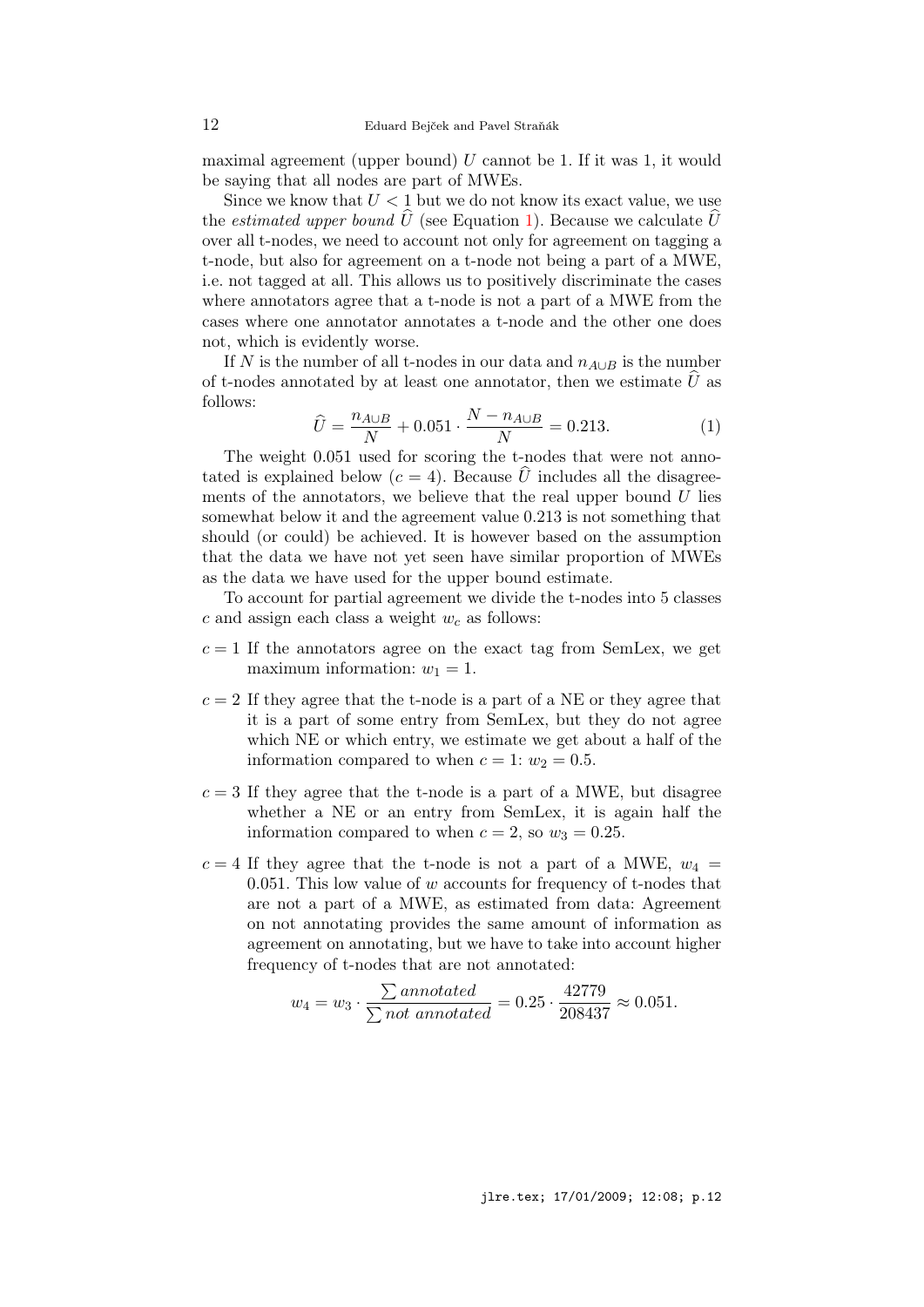We can see that two ideal annotators who agree on all their assignments could not reach high agreement measure, since they naturally leave some t-nodes without an annotation and even if they are the same t-nodes for both of them, this agreement is weighted by  $w_4$ . Now we can look back at Equation [1](#page-11-0) and see that  $\hat{U}$  is exactly the agreement which two ideal annotators reach.

It should be explained why we do not need to corrected upper bound when working with weighted measures like  $\kappa_w$ . There are weights for some types of disagreement in  $\kappa_w$  to distinguish "better" disagreement from "worse" one. But it is still a disagreement and annotators could agree completely. While in our task this class  $c = 4$  represents agreement of its kind. The reason why we do not count it as an agreement is the biased resulting measure, if we do so.[7](#page-12-0) The lesser they annotate the higher the agreement would be (with the extreme case of  $\kappa = 1$  when they annotate nothing).

 $c = 5$  If the annotators do not agree whether to annotate a t-node or not,  $w_5 = 0$ .

The numbers of t-nodes  $n_c$  and weights w per class c are given in Table [II.](#page-12-1)

|                  |                         | Disagreement |       |            |          |
|------------------|-------------------------|--------------|-------|------------|----------|
|                  | Annotated               |              |       | Not annot. |          |
|                  | Agr. on $NE / SL$ entry |              |       |            |          |
|                  | Full agr.               | Disagr.      |       |            |          |
| class c          |                         | 2            | 3     |            | 5        |
| # of t-nodes $n$ | 24,386                  | 6,355        | 1,399 | 208,437    | 10,639   |
| weight $w$       |                         | 0.5          | 0.25  | 0.051      | $\theta$ |
| $w_c n_c$        | 24,386                  | 3,178        | 350   | 10,695     | 0        |

Table II. The agreement per class and the associated weights

<span id="page-12-1"></span>Now that we have estimated the upper bound of agreement  $\hat{U}$  and the weights w for all t-nodes we can calculate our version of weighted  $\kappa_w$ :

<span id="page-12-0"></span><sup>&</sup>lt;sup>7</sup> We have also measured standard  $\kappa$  without weights. All partial disagreements were treated as full disagreements. In  $\kappa_1$  we counted every non-annotated t-node as a disagreement, too; in  $\kappa_2$  we think of non-annotation as a new category (with common agreement). And the difference is quite clear ( $\kappa_1 = 0.04$  and  $\kappa_2 = 0.68$ ) although  $\kappa$  is an agreement above chance and the expected agreement by chancewas also different in  $\kappa_1$  and  $\kappa_2$ .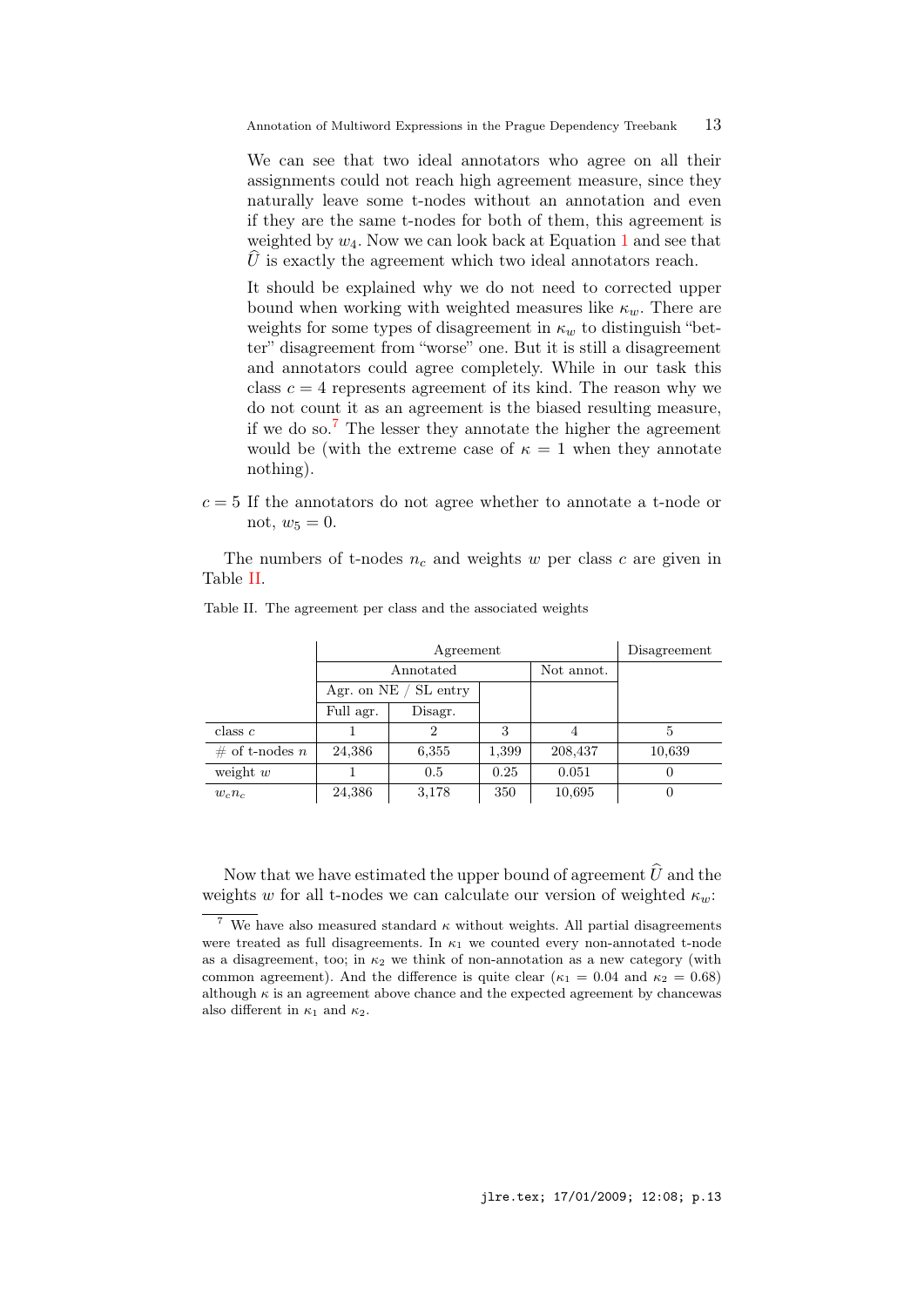14 Eduard Bejček and Pavel Straňák

<span id="page-13-0"></span>
$$
\kappa_w^U = \frac{A_o - A_e}{\hat{U} - A_e} = \frac{D_e - D_o}{\hat{U} - 1 + D_e} \ . \tag{2}
$$

 $A_o$  is the observed agreement of annotators and  $A_e$  is the agreement expected by chance (which is similar to a baseline).  $\kappa_w^U$  is thus a simple ratio of our observed agreement above chance and maximum agreement above chance. In equivalent (and often used) definition,  $D<sub>o</sub>$  and  $D<sub>e</sub>$  are observed and expected disagreements.

Weights w come into account in calculation of  $A_o$  and  $A_e$ .

We calculate  $A_0$  by multiplying the number of t-nodes in each category c by that category's weight  $w_c$  (see Table [II\)](#page-12-1), summing these five weighted sums and dividing this sum of all the observed agreement in the data by the total number of t-nodes:

$$
A_o = \frac{1}{N} \sum_{c=1}^{5} w_c n_c = \frac{1}{251216} (24386 + 3178 + 350 + 10695 + 0) \approx 0.154.
$$

 $A_e$  is the probability of agreement expected by chance over all tnodes. This means it is the sum of the weighted probabilities of all the combinations of all the tags that can be obtained by a pair of annotators. Every possible combination of tags (including not tagging a t-node) falls into one of the categories c and thus gets the appropriate weight w. (Let us say a combination of tags i and j has a probability  $p_{ij}$  and is weighted by  $w_{ij}$ .)

We estimated these probabilities from annotated data

$$
A_e = \sum_{i}^{SemLex} \sum_{j}^{SemLex} \frac{n_{q_i A}}{N_A} \frac{n_{q_j B}}{N_B} w_{ij} \approx 0.046 ,
$$

where  $n_{q_i}$  is the number of lexicon entry  $q_i$  in annotated data from annotator A and  $N_A$  is the amount of t-nodes given to annotator A. Here, the non-annotation is treated like any other label assigned to a t-node.

The resulting  $\kappa_w^U$  is then

$$
\kappa_w^U = \frac{A_o - A_e}{\hat{U} - A_e} = \frac{0.154 - 0.046}{0.213 - 0.046} \doteq 0.644.
$$

We introduced improved  $\kappa_w^U$  measure, which is weighted kappa with the upper bound moved from the value 1. We also inspected other measures like simple  $\kappa$  (results differ according to the treatment of nonannotated t-nodes:  $\kappa_1 = 0.04$  and  $\kappa_2 = 0.68$ ), or weighted variant of  $\pi$  with no respect for individual coder distributions (but with results almost exactly the same as  $\kappa$ :  $\pi_w = 0.644$ .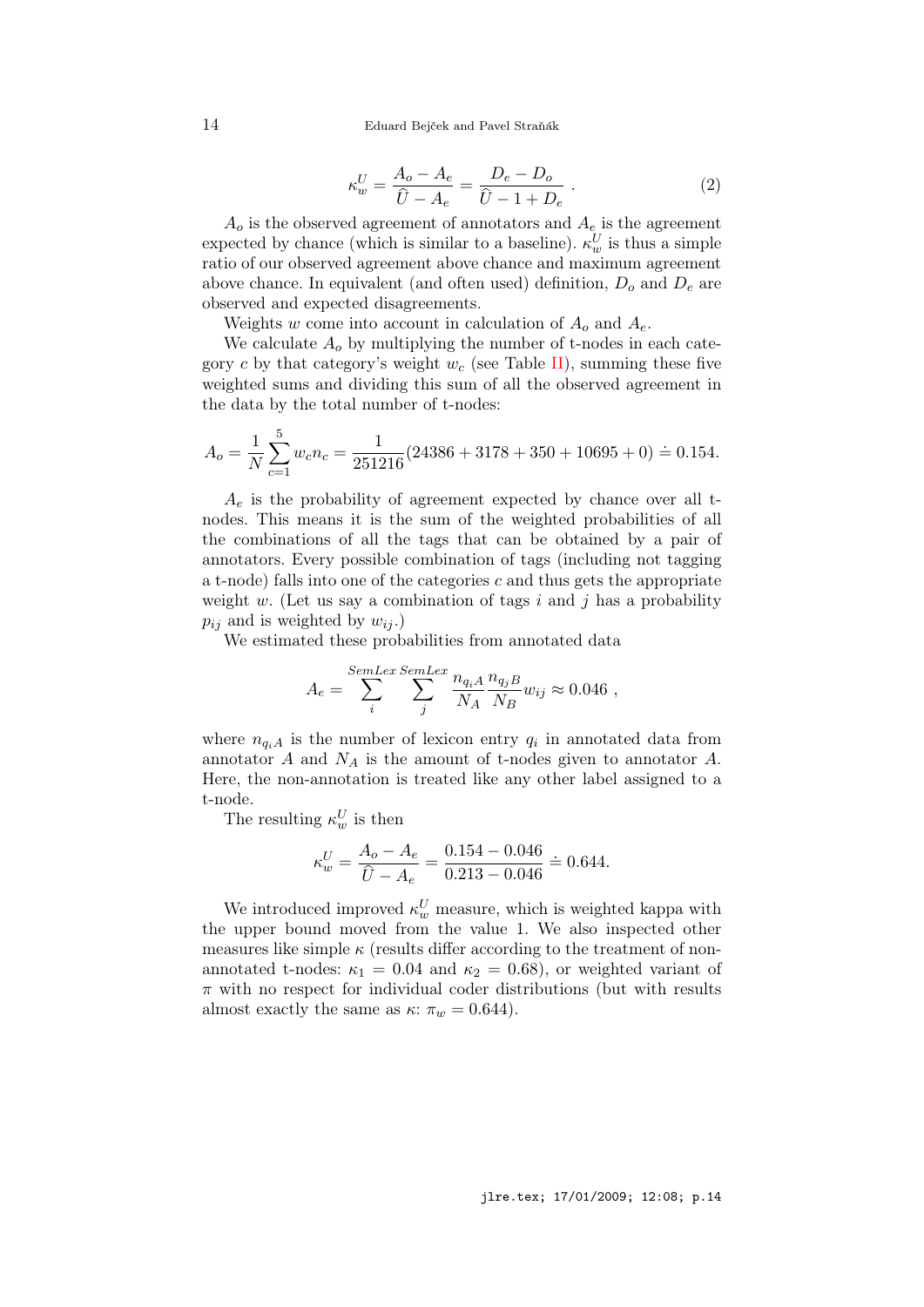When we analyse disagreement and partial agreement we find that most cases have to do with SemLex entries rather than NEs. This is mostly due to the deficiencies of the dictionary and its size (annotators could not explore each of almost 30,000 of SemLex entries). Our current methodology, which relies too much on searching the SemLex, is also to blame. This should, however, improve by employing pre-annotations  $(B)$  and  $(C)$ .

One more reason for disagreement consists in the fact that there are cases for which non-trivial knowledge of the world is needed: "Jang Di Pertuan Agong Sultan Azlan Shah, the sultan of the state of Perak, [ . . . ] flew back to Perak." Is "Sultan Azlan Shah" still a part of the name or is it (or a part of it) a title?

The last important cause of disagreement is simple: both annotators identify the same part of text as MWE instances, but while searching the SemLex they choose different entry as the tags. This can be rectified by:

- − Removing duplicate entries from SemLex (currently there are many almost identical entries originating from Eurovoc and Czech Word-Net).
- − Imploring improved pre-annotation [B](#page-7-0) and [C,](#page-7-2) as mentioned above.

## 7. Conclusion

We have annotated multi-word lexemes and named entities on a part of PDT 2.0. We use tectogrammatical tree structures of MWEs for automatic pre-annotation. In Section [5](#page-6-0) we show that the richer the tectogrammatical annotation the better the possibilities for automatic pre-annotation that minimizes human errors. In the analysis of interannotator agreement we show that a weighted measure that accounts for partial agreement as well as estimation of maximal agreement is needed.

The resulting  $\kappa_w^U = 0.644$  is statistically significant and should gradually improve as we clean up the annotation lexicon, more entries are pre-annotated automatically, and further types of pre-annotation are employed.

## 8. Acknowledgement

This work has been supported by grants 1ET201120505 and 1ET100300- 517 of Grant Agency of the Academy of Science of the Czech Republic, projects MSM0021620838 and LC536 of the Ministry of Education and 201/05/H014 of the Czech Science Foundation.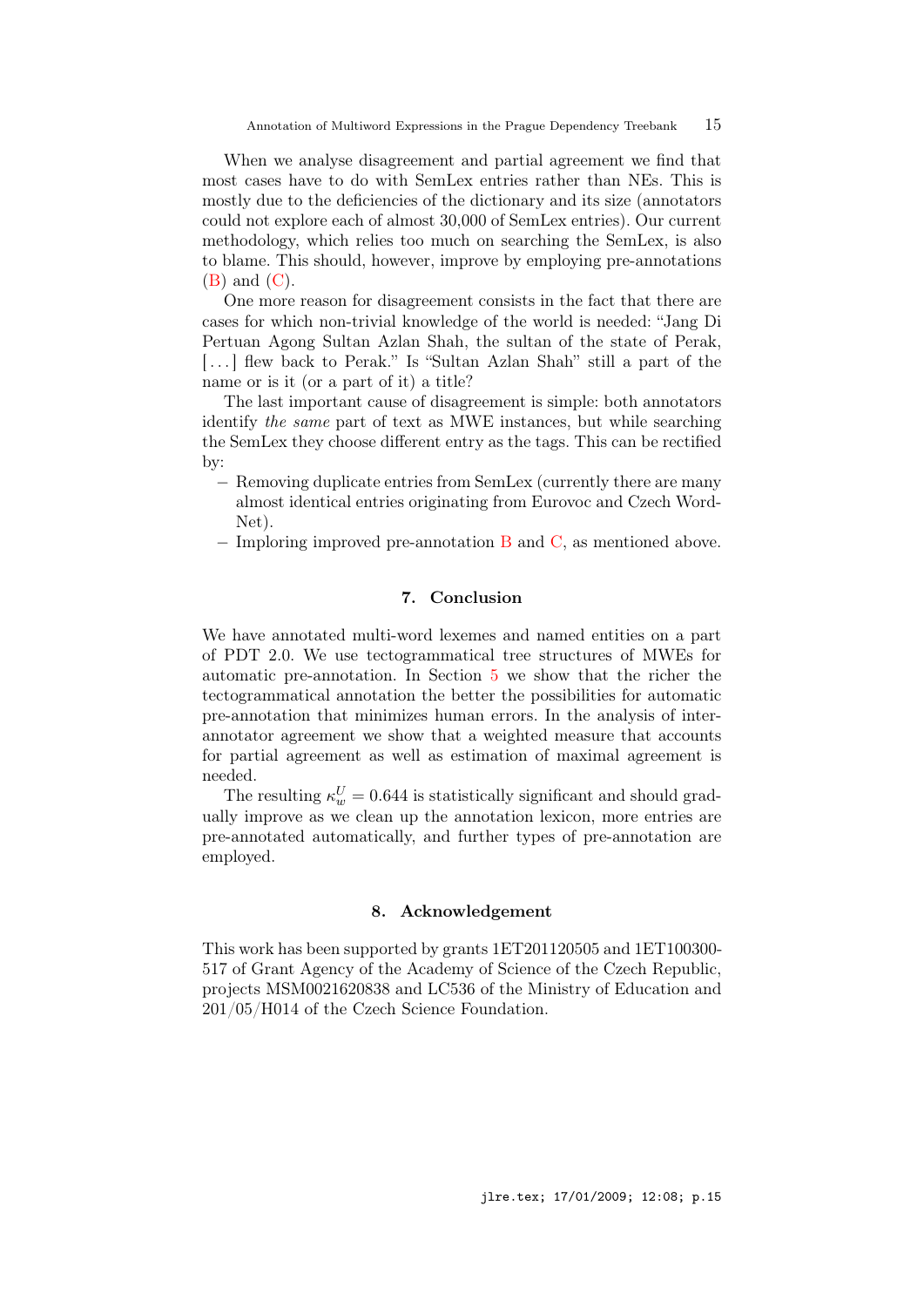## References

- Artstein, R. and M. Poesio: 2007, 'Inter-coder agreement for computational linguistics'. Submitted to Computational Linguistics.
- Čermák, F., V. Červená, M. Churavý, and J. Machač: 1994, Slovník české frazeologie a idiomatiky. Academia.
- Cohen, J.: 1968, 'Weighted kappa: Nominal scale agreement with provision for scaled disagreement or partial credit'. Psychological Bulletin 70(4), 213–220.

Eurovoc: 2007, http://europa.eu/eurovoc/.

- Hajič, J.: 2005, Insight into Slovak and Czech Corpus Linguistics, Chapt. Complex Corpus Annotation: The Prague Dependency Treebank, pp. 54–73. Veda Bratislava, Slovakia.
- Hajič, J., M. Holub, M. Hučínová, M. Pavlík, P. Pecina, P. Straňák, and P. M. Šidák: 2004, 'Validating and Improving the Czech WordNet via Lexico-Semantic Annotation of the Prague Dependency Treebank'. In: LREC 2004. Lisbon.
- Hajič, J., J. Panevová, Z. Urešová, A. Bémová, V. Kolářová, and P. Pajas: 2003, 'PDT-VALLEX'. In: J. Nivre and E. Hinrichs (eds.): Proceedings of The Second Workshop on Treebanks and Linguistic Theories, Vol. 9 of Mathematical Modeling in Physics, Engineering and Cognitive Sciences. Vaxjo, Sweden, pp. 57–68, Vaxjo University Press.
- Hajičová, E., B. H. Partee, and P. Sgall: 1998, Topic-focus articulation, tripartite structures, and semantic content, Vol. 71 of Studies in Linguistics and Philosophy. Dordrecht: Kluwer.
- Hnátková, M.: 2002, 'Značkování frazémů a idiomů v Českém národním korpusu s pomocí Slovníku české frazeologie a idiomatiky'. Slovo a slovesnost.
- Kilgarriff, A.: 1998, 'SENSEVAL: An Exercise in Evaluating Word Sense Disambiguation Programs'. In: Proc. LREC. Granada, pp. 581–588.
- Krenn, B. and G. Erbach: 1993, 'Idioms and Support Verb Constructions in HPSG'. Technical report, Universität des Saarlandes, Saarbrücken.
- Mel'čuk, I.: 1996, 'Lexical Functions: A Tool for the Description of Lexical Relations in a Lexicon'. In: L. Wanner (ed.): Lexical Functions in Lexicography and Natural Language Processing, Vol. 31 of Studies in Language Companion Series. John Benjamins, pp. 37–102.
- Meyers, A., R. Reeves, C. Macleod, R. Szekely, V. Zielinska, B. Young, and R. Grishman: 2004, 'The NomBank Project: An Interim Report'. In: A. Meyers (ed.): HLT-NAACL 2004 Workshop: Frontiers in Corpus Annotation. Boston, Massachusetts, USA, pp. 24–31, Association for Computational Linguistics.
- Mihalcea, R.: 1998, 'SEMCOR Semantically tagged corpus'.
- Pajas, P.: 2007, 'TrEd. http://ufal.mff.cuni.cz/∼pajas/tred/index.html'.
- Pajas, P. and J. Štěpánek: 2005, 'A Generic XML-Based Format for Structured Linguistic Annotation and Its Application to Prague DependencyTreebank 2.0'. Technical Report TR-2005-29, ÚFAL MFF UK, Prague, Czech Rep.
- Palmer, M., D. Gildea, and P. Kingsbury: 2005, 'The Proposition Bank: A Corpus Annotated with Semantic Roles'. Computational Linguistics Journal 31(1).
- Sag, I. A., T. Baldwin, F. Bond, A. Copestake, and D. Flickinger: 2002, 'Multiword Expressions: A Pain in the Neck for NLP'. In: Third International Conference, CICLing.
- Ševčíková, M., Z. Žabokrtský, and O. Krůza: 2007, 'Zpracování pojmenovaných entit v českých textech (Treatment of Named Entities in Czech Texts)'. Technical Report TR-2007-36, ÚFAL MFF UK, Prague, Czech Republic.